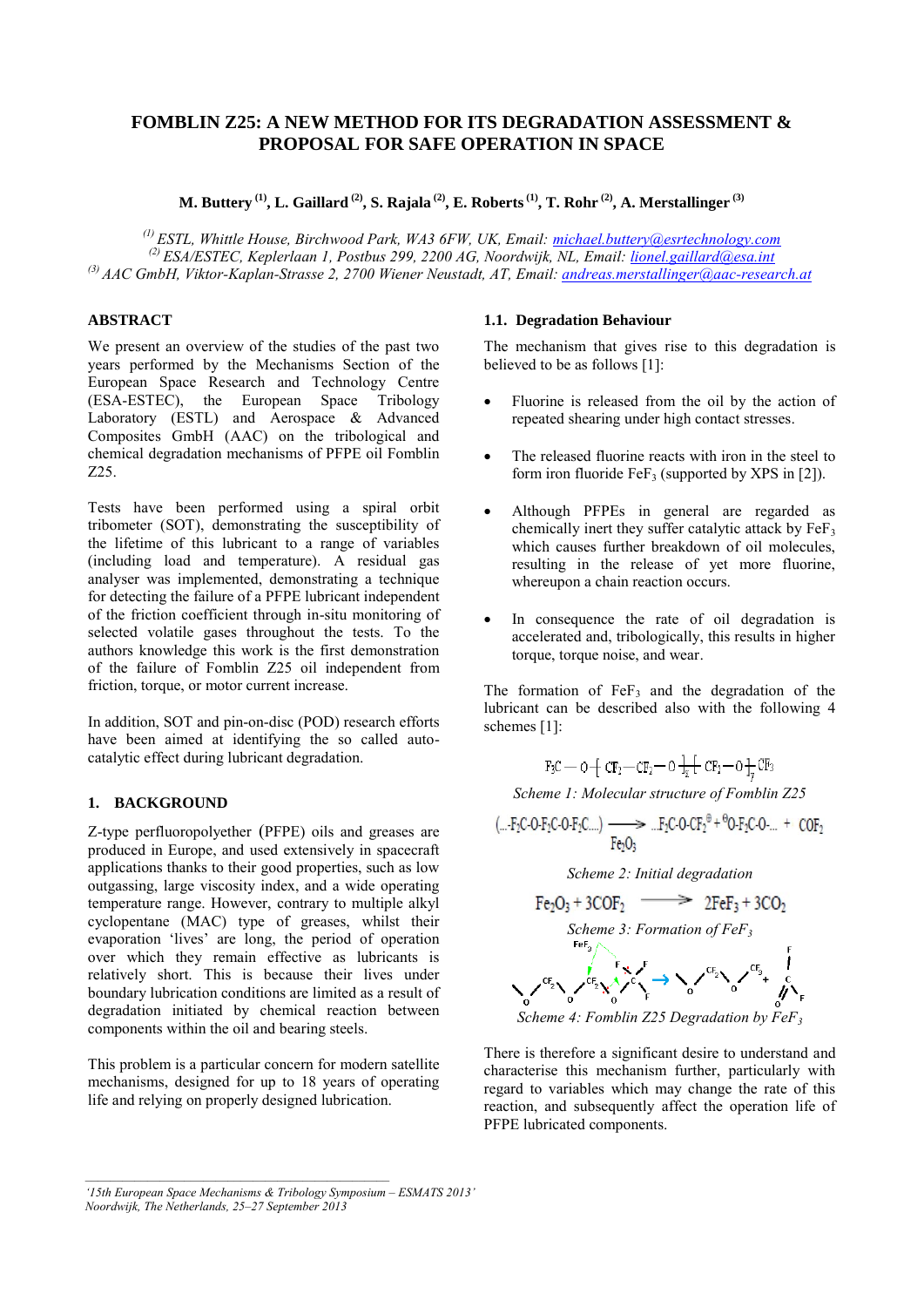## **2. SOT TEST PLAN**

Numerous spiral orbit tribometer (SOT) tests were performed under varying conditions.

All tests were performed with Fomblin Z25 (40-50µg), and took place under high vacuum  $(<1.3x10^{-6}$  mbar).

## **2.1. Evaporation Test**

A single SOT test was performed under conditions designed to cause minimal tribo-degradation of the oil, in an attempt to measure the evaporation life at 100°C. To this end the test was performed at relatively low contact stress, and slow rotation speed.

This test was intended to give some confidence in the second stage of testing, by demonstrating that the evaporative life of the Z25 oil was not so short as to compromise the tribo-degradation life at high temperature.

*Table 1. Fomblin Z25 evaporation test* 

| Temperature | <b>Peak contact</b><br>stress (GPa) | <b>Ball speed (RPM)</b> |
|-------------|-------------------------------------|-------------------------|
| 00          | 1.50                                | ١O                      |

## **2.2. Variable Testing**

The matrix below details the test parameters of the oil degradation tests, selected to allow investigations into the effect of temperature, load, and rotation speed on the lifetime and friction coefficient of the oil.

Ball rotation speeds were 114RPM (red) and 10RPM (blue).

All tests were run until failure, defined as a rapid increase in friction (typically above 0.3).

*Table 2. Test matrix for lifetime testing on Fomblin Z25* 



## **3. APPARATUS**

The Spiral Orbit Tribometer (SOT) is essentially a thrust bearing, with an individual ball held between two interchangeable flat plates, located within a vacuum chamber. A load is applied to the top plate via a springloaded linear translator. The lower plate rotates via a motor located outside the chamber, causing the ball to move in a spiral path with a radius ~21mm.

This configuration causes the ball to spiral outwards, and a fixed guide plate is positioned to keep the ball within the flat plates and to produce a repeatable orbit. A force transducer behind the guide plate measures the force exerted by the ball onto the guide plate. From this a friction coefficient value is found, once per orbit. The SOT is controlled using a LabVIEW-based data acquisition program.

The arrangement of the SOT allows the ball to experience rolling, sliding and pivoting – all motions experienced by a ball in an angular contact bearing. This allows for a more representative testing of a lubricant than conventional pin-on-disc testing, which only recreates sliding motion.



*Figure 1. Internal arrangement of SOT*

Lifetimes are given in units of oribts/micrograms, allowing for normalization of results should varying lubricant amounts be used.

Heating of the SOT was achieved through the implementation of an IR heating lamp directed through the front window of the SOT, controlled via an active control system. A mid-IR bulb, with wavelengths suited for transmittance through glass, was selected to minimise heating to the external surfaces.

In addition, an AccuQuad Kurt J. Lesker residual gas analyser (RGA) was attached to the SOT to allow identification of gaseous species within the chamber during tests. The RGA was operated only up to 140AMU with a resolution of 0.1AMU. The RGA was operated in analogue scan mode, with a full scan recorded every ~57 seconds. Prior to each test the RGA was degassed, re-calibrated, and tuned to maximise the signal-to-noise of each test.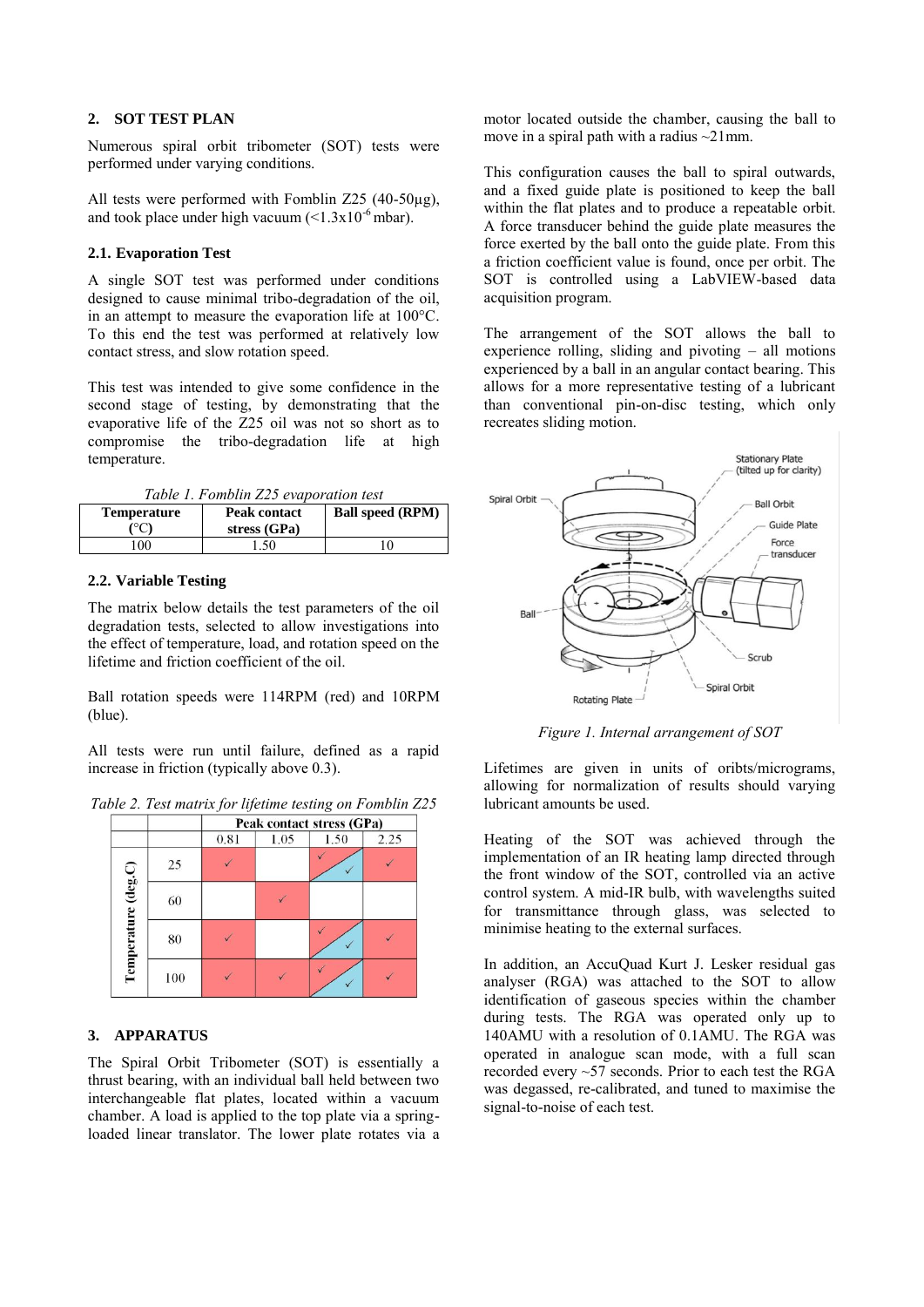### **3.1. Samples**

SOT flat samples were manufactured from nonpassivated 440C steel, polished to a roughness of Ra<0.05 micron. Balls used were manufactured from 440C steel, of 12.7mm (1/2 inch) diameter, with the exception of the TiC tests which used 5.556mm (7/32 inch) 440C balls.

Prior to lubrication, all balls and plates were solvent cleaned using Lenium ES solvent in accordance with standard ESTL procedure.

#### **3.2. Lubrication procedure**

Lubrication was achieved through the preparation of a solution of lubricant diluted in an appropriate solvent to give a known concentration. This solution was applied directly to a rotating ball. The solvent was allowed to evaporate from the ball's surface, leaving the desired lubricant amount. This method allows for the application of very small lubricant amounts, typically 50µg. This minuscule amount of lubricant allows for reduced test times, and ensures all tests take place under boundary conditions.

## **4. SOT RESULTS**

SOT results shall now be presented separately.

#### **4.1. Evaporation Test**

The Langmuir equation (Eq. 1) predicts that in a perfect vacuum the oil amount that was used during this test would have fully evaporated at 100°C in less than 10hrs.

$$
\frac{dm}{dt} = \frac{0.58}{133.3} P_v \left(\frac{M_m}{T}\right)^{0.5} \text{kg/m}^2 \text{s} \qquad (1)
$$

Where  $T$  is the temperature  $(K)$  $P<sub>v</sub>$  is the vapour pressure at temperature T (Pa)  $M<sub>m</sub>$  is the molecular weight of the oil (g/mol)

m is the mass of oil (kg)

This was not the case, with this test continuing to display evidence of oil capable of lubricating 90hrs into the test. Beyond this point degradation was artificially initiated by increasing the rotation speed, verifying the presence of good oil. However as (Eq. 1) could be used to estimate the required lubricant amount in a space mechanism, it is important to discuss in more detail this difference between the predicted and measured results.

The full Langmuir equation for loss by evaporation may be expressed as:

$$
\frac{dm}{dt} = (P_v - P_p) \left(\frac{M_m}{2000\pi RT}\right)^{0.5} \text{kg/m}^2\text{s} \quad (2)
$$

Where  $P_p$  is the partial pressure of the oil vapour in the gas phase R is the gas constant  $(8.31441 \text{ J} \cdot \text{mol}^{-1} \cdot \text{K}^{-1})$ 

Essentially the equation calculates the net loss (or gain) of liquid resulting from the difference between the evaporation rate and condensation rate. It is important to grasp that, in a vacuum chamber,  $P_p$  is not the vacuum pressure (e.g.  $\sim 10^{-6}$  mbar in the SOT) but the partial pressure of oil molecules.

When calculating the loss of oil in space applications  $P_p$ is normally assumed to be zero as it is expected (especially in an open system) that oil molecules evaporating from the oil surface would diffuse away without colliding with other molecules (the mean free path (MFP) being extremely long). Hence the long equation (Eq. 2) reduces to the form shown in (Eq. 1).

In a vacuum chamber operating with a background pressure of  $10^{-6}$  mbar the MFP of gas molecules will be comparable to the chamber dimensions so again molecular collisions are unlikely. In this case evaporating oil molecules will strike (and condense on) the chamber wall or other surfaces within their line of sight rather than collide with other molecules. On this basis the assumption that  $P_p$  is negligible also under high-vacuum conditions appears reasonable.

The large difference in the calculated and measured lifetimes on the SOT are likely to result from:

- The prediction of evaporation rate by the Langmuir equation is erroneous when applied to large, nonspherical molecules (the theory was developed in consideration of the evaporation of metal atoms and subsequently extended to 'simple' gas molecules –  $N_2 O_2$  etc.)
- The Langmuir equation is inapplicable to ultra thin oil films. The amount of Z25 oil applied to the SOT ball is equivalent to about 30 mono-molecular layers. This oil is then spread over a larger area by transfer to the ball tracks. As the oil layer becomes thinner there will come a point when the loss of oil by evaporation will be governed not by the bulk properties of the oil but rather by the bonding of oil molecules to the steel substrate.

Despite these difficulties in prediction of the lifetime of the lubricant, the evaporation experiment showed that for a considerable amount of time (at least 90 hours) the degradation of the oil on the SOT in high temperature results from wear rather than evaporation.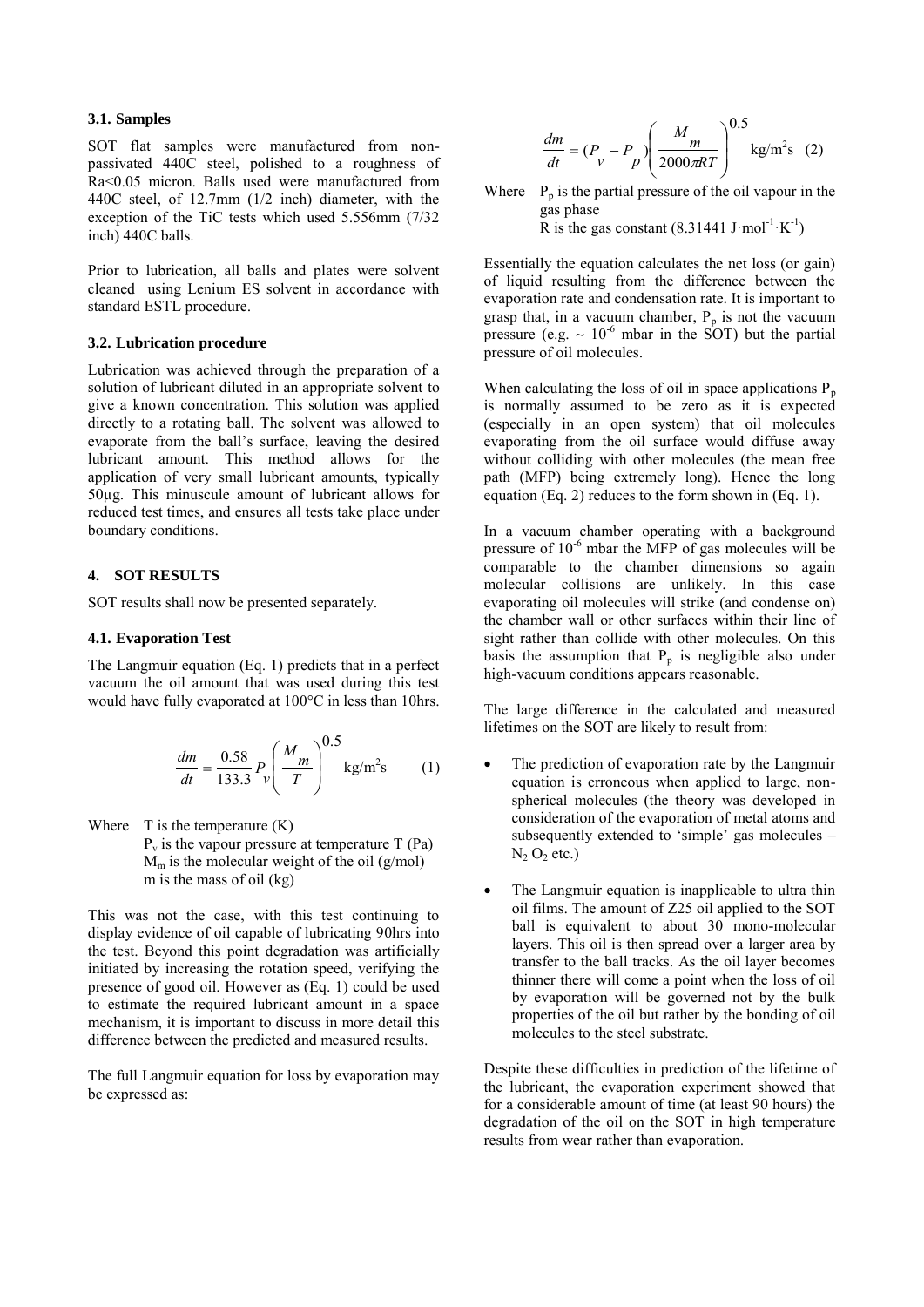#### **4.2. Variable Testing**

Following the evaporation test the lifetests described in Tab. 2 were performed. Individual results for each variable are given below (Fig. 2).

Considering load, these results clearly demonstrate a reduction in lifetime with increasing contact stress, irrespective of temperature and rotation speed. These results are in-line with those previously demonstrated on liquid lubricants at room temperature [3, 4]. In addition, friction coefficients were demonstrated to reduce with increasing contact stress.

Tests also demonstrated reductions in lifetime with increasing temperature for all loads and all rotation speeds. The results of our evaporation test rule out the potential for loss of oil by evaporation to be the cause of this reduction, strongly suggesting that the environment temperature plays a significant role in the degradation of Fomblin Z25 oil.



*Figure 2. Lifetime results of SOT, showing dependence of life on contact stress for all temperatures*

Plotting the lifetimes of all tests at 114RPM together this relationship appears to be linear within the temperature range measured. This observation is curious given that the Arrhenius equation (Eq. 3) suggests an exponential relationship. However this discrepancy may simply be a result of the limited temperature range tested, and with a greater range of temperatures a true exponential relationship may become apparent.

$$
k = Ae \left(\frac{-E_a}{RT}\right)
$$
 (3)

Where k is the rate constant A is a pre-exponential factor  $E_a$  is the activation energy R is the gas constant  $T$  is the temperature  $(K)$ 

Fig. 3 plots the normalized lifetimes relative to the

lifetime at room temperature for each load. From this plot we can see the high sensitivity of the lifetime of Fomblin Z25 to temperature. When loaded to 0.81GPa the lifetime at 373K is reduced to 49% of the room temperature lifetime, whilst at 2.25GPa the lifetime at 373K is reduced to only 27% of the room temperature lifetime. Therefore, it is also shown that the sensitivity of lifetime to temperature increases with increased loading.

Considering friction coefficient we see a decrease with increasing temperature. This result is fairly well understood, and is related to the viscosity decrease (easier shear) of the oil with increasing temperature. We would expect to see a significant increase in friction should the ambient temperature be reduced to below  $0^{\circ}$ C [5].



Regarding speed, the results (Fig. 4) showed no significant difference in the lifetime between 114RPM and 10RPM for Fomblin Z25 oil. This would suggest that it is the ambient temperature of the test (i.e. the chamber temperature) rather than the temperature in the contact zones (influenced by speed) which affects lubricant lifetime.



*1.50GPa peak, at varying speed*

If we consider friction coefficient we see reduced values for lower rotation speeds. This behaviour is expected,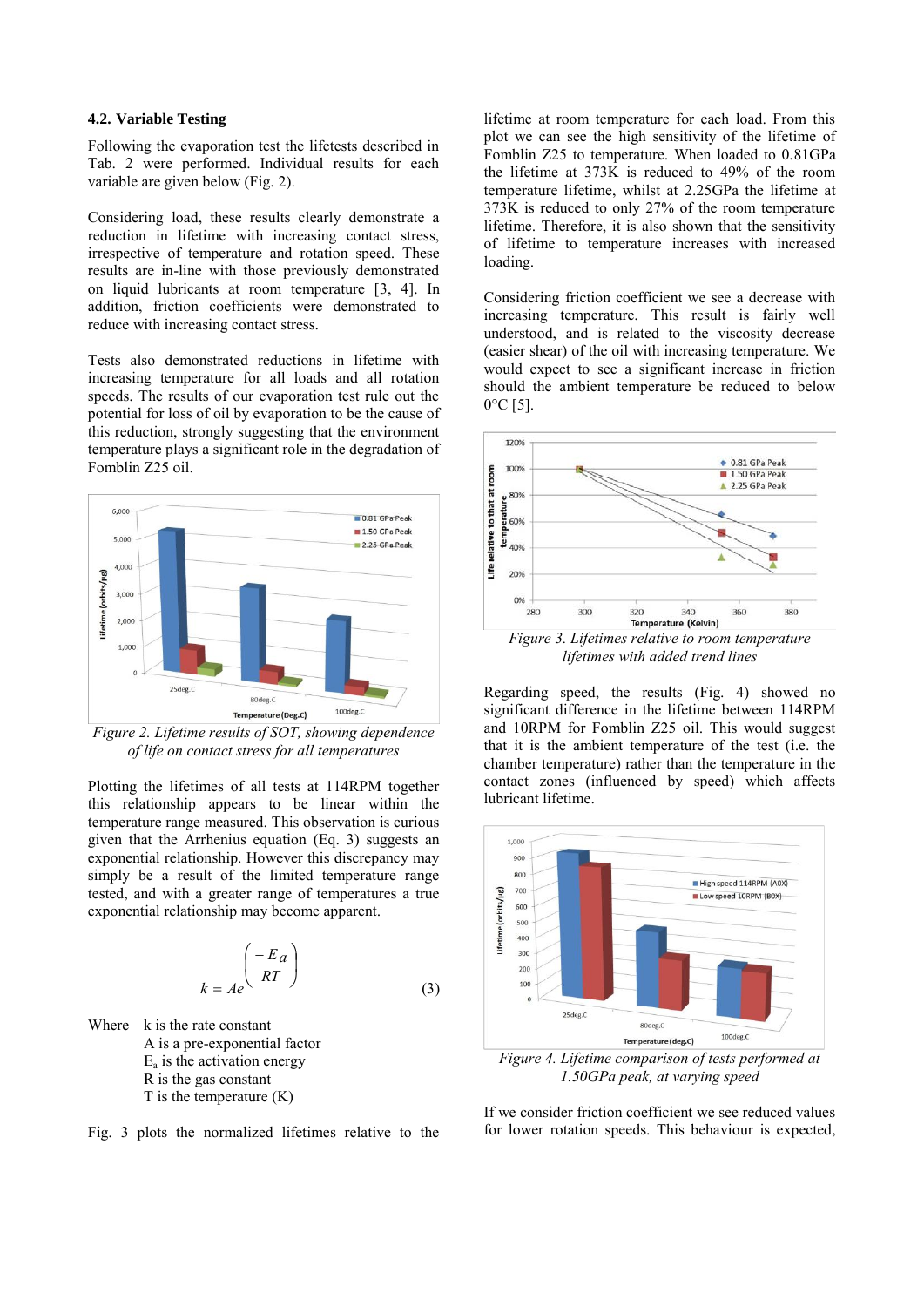and is due to the reduced shear strength of the oil as the rate of shear is reduced.

## **5. RESIDUAL GAS ANALYSIS**

### **5.1. Degradation at High Temperature**

To provide an insight into the relationship between temperature and PFPE degradation a sublimation test was performed in which a sample of 362mg of Z25 oil was placed within a vacuum chamber [2]. The sample was then heated at a rate of 1°C/min, measuring the weight loss of the sample throughout. In addition an RGA was operated throughout the test, to identify at what temperature the Z25 begins to outgas and/or crack.



*Figure 5. Mass loss of Fomblin Z25 in thermal vacuum. Temperature increased at 1°C/min*

These tests demonstrated significant mass loss of the oil between 180°C to 250°C, due to degradation of the oil (occurring when stationary, and non-loaded conditions). This degradation is shown through increases in the partial pressures of certain gas species (Fig. 6).



*Figure 6. RGA spectrum of Z25 during sublimation test, taken at various temperatures*

This allowed us to highlight a number of gas species believed to be related to the degradation of the PFPE oil, which could be observed in-situ. These findings are consistent with experimental work performed at NASA GRC on the degradation of PFPE lubricants (Table 3).

*Table 3. Volatile gas species measured in SOT tests*

| <b>AMI</b>     |          | Æ          | bb                  |             |                |  |
|----------------|----------|------------|---------------------|-------------|----------------|--|
| <b>Species</b> | $\Omega$ | <b>COE</b> | $\overline{C}$ COE. | $C_{\rm E}$ | $\mathbb{R}^n$ |  |

In addition, preliminary POD tests demonstrated that when subjected to contact stress and sliding motion, degradation of the PFPE was observed at much lower temperatures (e.g. 25°C, in comparison to 180°C –  $250^{\circ}$ C).

#### **5.2. SOT RGA Results**

To aid analysis, specific gas species (as partial pressures) were plotted along with friction coefficient, against time [6]. An example is given as Fig. 7. A summary of the progression is given as Tab. 4.



*2.25GPa*

*Table 4. Evolution of gas species during SOT test (Fig. 7 used as reference)*

| useu us rejerence)          |                                                                      |                                                                                                                     |  |  |  |
|-----------------------------|----------------------------------------------------------------------|---------------------------------------------------------------------------------------------------------------------|--|--|--|
| Time in<br>Fig. 7<br>(secs) | <b>Observation</b>                                                   | <b>Proposed explanation</b>                                                                                         |  |  |  |
| $-300 - 0$                  | Low pressure prior to<br>motion                                      | No degradation occurring<br>before rolling                                                                          |  |  |  |
| $\theta$                    | Initial peak when<br>rolling begins                                  | Degradation begins upon                                                                                             |  |  |  |
| $100 -$<br>1,800            | Flat readings during<br>'steady-state'. Peaks<br>most likely 'noise' | starting motion.                                                                                                    |  |  |  |
|                             | Increase of the partial                                              | Majority of oil has been                                                                                            |  |  |  |
| $1,800 -$<br>2,000          | pressure values                                                      | degraded, but enough still                                                                                          |  |  |  |
|                             | before significant                                                   | present to prevent                                                                                                  |  |  |  |
|                             | increase in the                                                      | significant increase in                                                                                             |  |  |  |
|                             | friction coefficient                                                 | friction.                                                                                                           |  |  |  |
| $\sim$ 2,000                | Partial pressures peak.                                              | Maximum creation of<br>volatile gas species as<br>remaining oil degrades.                                           |  |  |  |
| $2,000 -$<br>2,900          | Pressures reduce<br>while friction<br>coefficient increases          | No un-degraded oil<br>remaining. Volatile gas<br>species being cleaned by<br>the constant pumping of<br>the chamber |  |  |  |
| $2,900 -$<br>3,200          | A return to the steady,<br>low values once<br>motion is stopped.     | No further oil<br>degradation once motion<br>has stopped                                                            |  |  |  |

This progression demonstrates that the degradation state of the lubricant can be determined from the volatile gas partial pressures alone, and that the Z25 oil is fully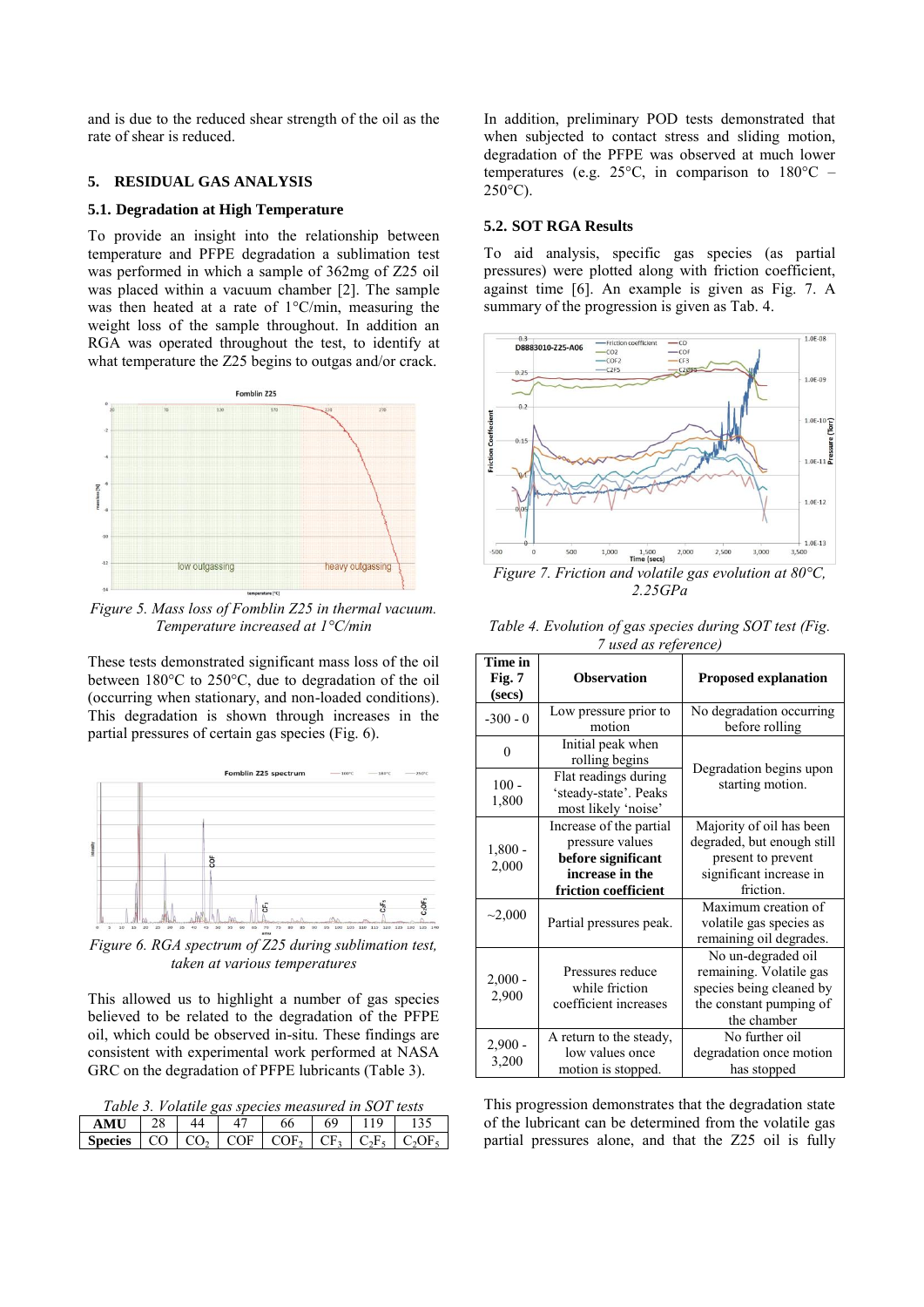degraded and no longer providing lubrication significantly prior to the friction increasing to our trip limit.

In addition, this work demonstrates that through the monitoring of certain gas species released as the oil degrades, failure of the test can be predicted **before significant increase in friction**. Should this prediction method be used to assess lubricant failure in a mechanism, we would not expect significant wear to have taken place at the time the mechanism test is halted.

### **6. THE AUTO-CATALYTIC EFFECT (ACE)**

It has previously been observed that when exposed to extended periods of dwell under vacuum, following a period of running, some mechanisms that have used PFPE-based lubricants have displayed significantly higher torque on re-start [7]. One possible explanation for this is that once degradation of PFPE oil has begun, this reaction continues even when rotation is halted. Several studies were performed to investigate the existence of this so called auto-catalytic effect (ACE).

### **6.1. Heating Tests (Impact of FeF3 on Z25)**

As discussed above, the degradation of PFPE oils is believed to be catalysed by  $FeF<sub>3</sub>$  reacting with the fluorine released from the oil.

To assess the effect of the  $FeF<sub>3</sub>$  to the triggering temperature for the PFPE degradation, a series of heating tests were performed at ESTEC [8]. A Netzsch Simultaneous Thermal Analyser (STA) fitted with a Fourier Transform Infra-Red (FTIR) and Mass Spectrometer was used for these tests, providing precise temperature control and in-situ monitoring of changes in the environment resulting from the  $PFPE/FeF<sub>3</sub>$  powder mixture. Tests were performed under atmospheric pressure  $N_2$  gas (chamber previously purged to  $10^{-2}$ mbar) [7].



Firstly, the pure lubricant was heated to determine the thermal degradation onset temperature of the Fomblin Z25 oil at atmospheric pressure. This is shown in Fig. 8, presenting the temperature profile (red curve), the total mass loss of the oil (green curve), the Differential Scanning Calorimetry (blue curve), and the FTIR Gram-Schmidt reconstruction (black curve). We observe that thermal degradation occurs at  $\sim$ 407°C, though as this test was performed at ambient pressure, we would expect sublimation to occur below 400°C (Fig. 5).

For the second test, approximately 5 mg of  $\text{FeF}_3$  powder were mixed with ~100mg of Fomblin Z25 in an ceramic crucible. These quantities of  $\text{FeF}_3$  were intentionally high to ensure results would be measurable during a reasonable timespan. The mixture was heated to 300°C in an  $N_2$  environment. During this test evidence of degradation was observed at a lower temperature, approximately 220°C (Fig. 9).



These tests clearly demonstrate that the presence of  $FeF<sub>3</sub>$  affects the degradation of the PFPE, and the temperature at which this degradation is triggered.

A third test was performed in which the  $PFPE/FeF<sub>3</sub>$ mixture was first heated to 230°C, and then held at that temperature for the remainder of the test duration (Fig. 10). A mass loss of approx. 75% of the lubricant occurred at  $\sim$ 213°C, but remained constant at 25% following this time. However at 80mins a sudden increase is observed in the RGA readings (especially fluorine) [8].

This behaviour resembles the results that were observed during the SOT tests when the lubricant was failing (Fig. 7), and is interpreted as evidence of the ACE.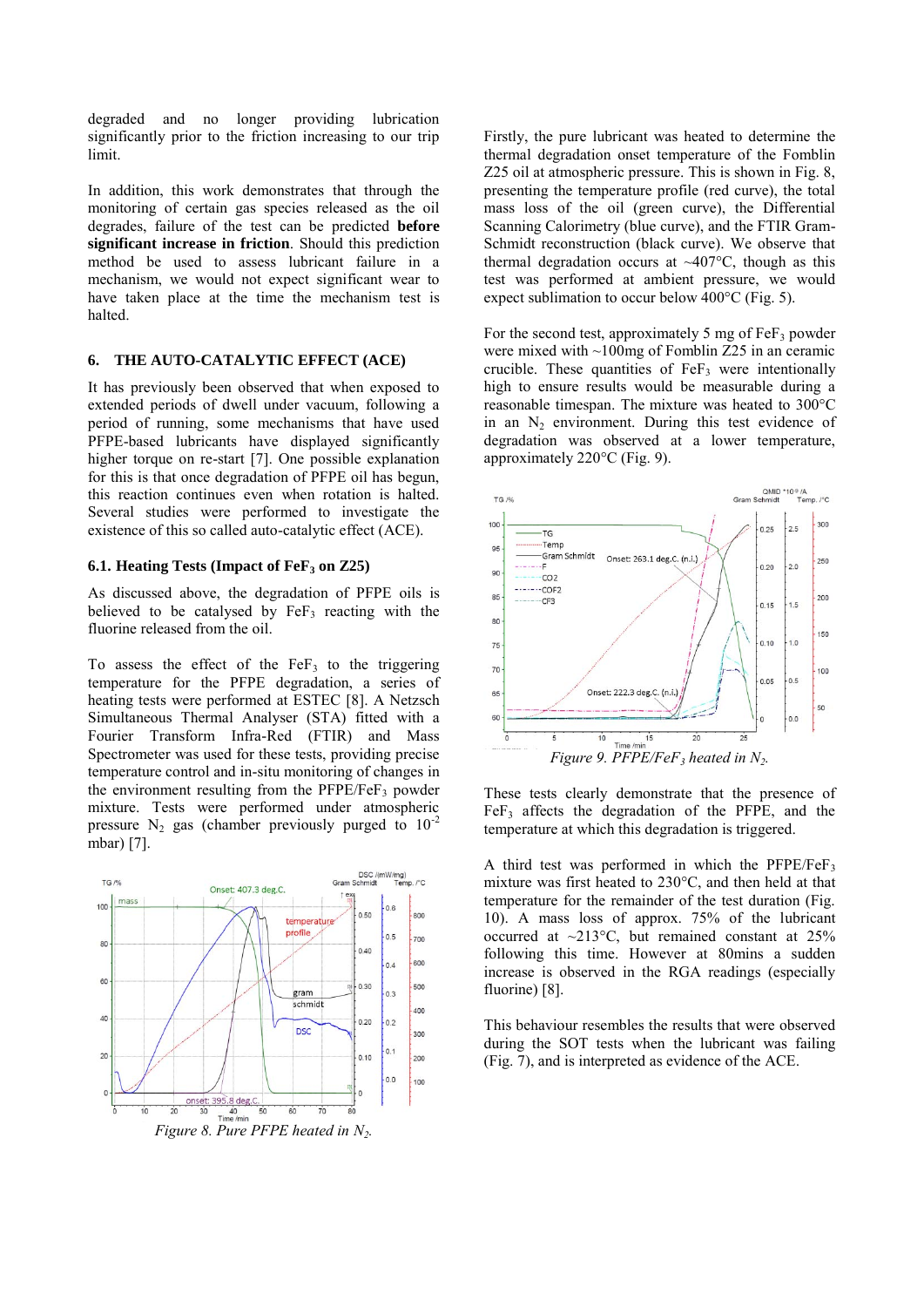

#### **6.2. ACE on the SOT**

As the tests described above were not entirely representative of a realistic scenario due to the artificially induced Fe $F_3$ , the ACE was further studied on the SOT through periodic pausing of the motion once degradation of the oil had begun to occur. Tests were performed at 2.25GPa peak contact stress, up to 100°C, under vacuum, with a maximum dwell time of 65hours (Fig.11). The RGA was operated throughout.

In all instances no evidence was seen of continued degradation of the oil during the dwells (only time dependant phenomena), expected to be shown by an increase in the partial pressures read by the RGA. Instead a slow pressure reduction was observed whilst in dwell, consistent with the constant running of the chamber turbo pump.

In addition no friction increase was observed upon restart of motion, and the total rolling lifetimes were comparable to those gained in tests without dwell periods.



*Figure 11. Dwell test on SOT (80°C, 2.25GPa, each dwell 2-hours). No evidence of ACE*

### **6.3. ACE on the POD**

In addition, a series of POD tests were carried out at ESTL to further investigate the ACE. Tests were performed in which  $\sim$ 400 $\mu$ g of Z25 oil was applied to a 440C disc using a similar technique to that used for the SOT tests described above, and run at low speed  $(0.01 \text{ms}^{-1})$ , 1.80GPa peak contact stress, at 100 $^{\circ}$ C under vacuum. An RGA was used to monitor the degradation of the oil during the test. After a pre-defined period of running, defined as the period required to begin degradation of the oil by sliding, motion was halted and the test subjected to an extended dwell of 144hrs under vacuum at temperature.

Upon restart the friction coefficient was noticeably higher than prior to the dwell, in contrast with the observation from the SOT tests (Fig.11). The friction did not display signs of recovery with subsequent shorter dwells. It is worth commenting that this test was under high temperature dwell for considerably longer than the previous SOT test, perhaps suggesting a timedependence factor in the onset of the ACE. We can also rule out oil evaporation during this 144hr dwell, as a subsequent test with an identical dwell performed before the onset of motion did not display increased friction (Fig. 12).



*Figure 12. Dwell test on POD, showing increase in friction following 144hr dwell, once degradation of oil initiated through sliding* 

### **7. APPLICATION AND GUIDELINES ON USE**

Space mechanisms are commonly lubricated with greases that use Fomblin Z25 as the base oil. The lifetimes of two of such greases (Braycote 601 EF Micronic and Maplub PF100-b) were compared on the SOT in [3]. The results showed that on the SOT the lifetimes were similar to the lifetimes of the base oil.

The same greases were also tested by bearing tests in similar conditions as on the high vacuum, and 1.5GPa peak contact stress). Fig. 13 shows that against expectations PF100-b outperformed Braycote by providing a better friction coefficient and lifetime.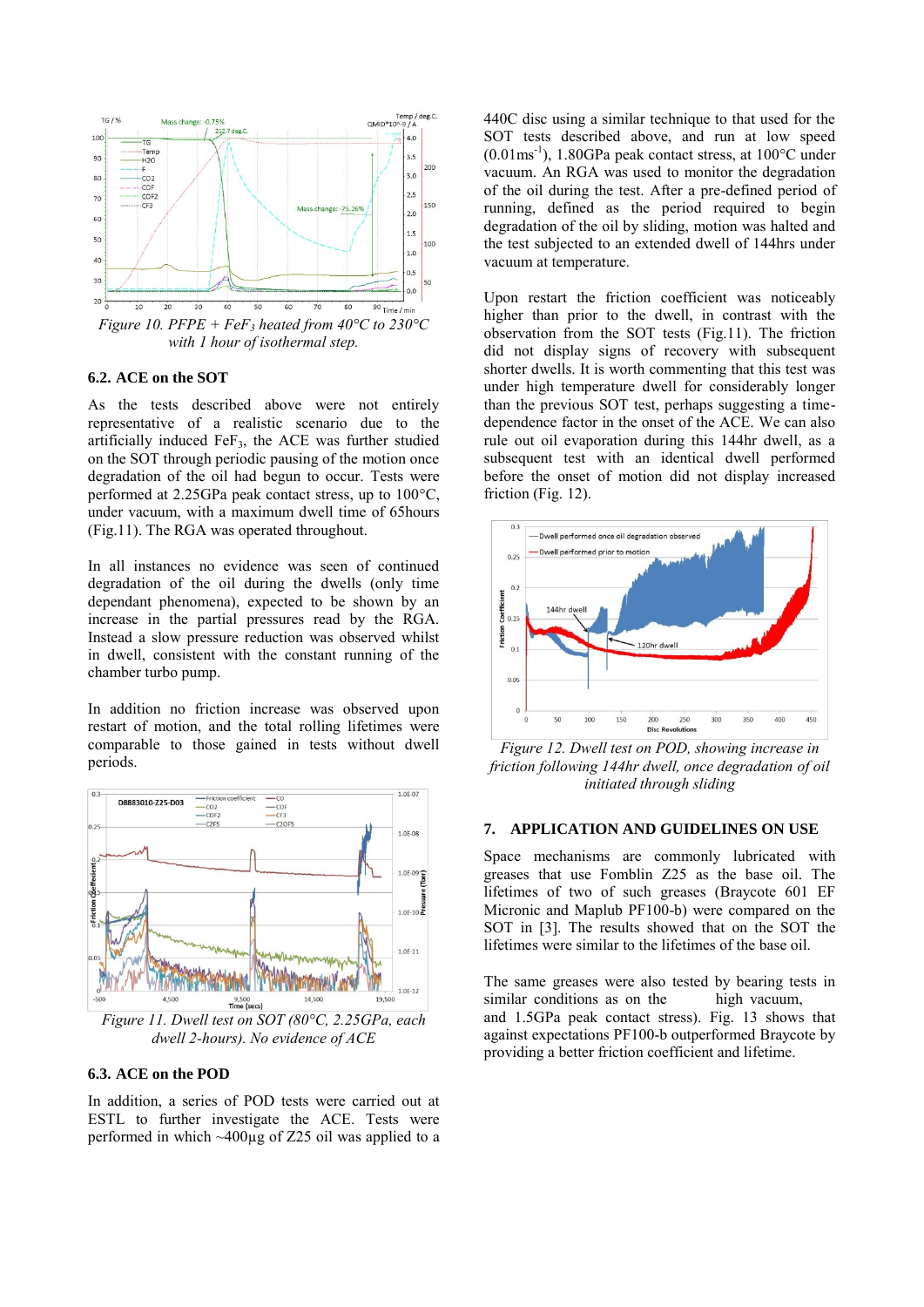

*Figure 13: PFPE grease comparison on ball bearing* 

These conflicting results indicate how difficult it is to predict a lifetime in operation for the PFPE based lubricants in the boundary lubrication regime. The degradation properties of Fomblin Z25 have even made the manufacturer of Braycote to add a note on the datasheet of the lubricant stating that it should not be used continuously in over 0.7GPa (100,000 psi) contact stresses. This is clearly inconvenient for space applications where mechanisms are commonly operated in higher contact stresses. Thus, based on the results presented in Fig. 2 (effect of temperature and contact stress to degradation) it is recommended that for applications having to operate under high temperature 80 to 100°C) it is recommended to keep the contact stresses as low as possible.

Another way to prolong the lifetime of Fomblin Z25 lubricated bearings is to use Titanium carbide (TiC) coated 440C balls. An ESTL study on angular contact bearings [9] has demonstrated that an order of magnitude increase is possible using this coating. A rough comparison extrapolating from available 440C data from [3] and TiC data from [10] as presented in Tab. 5 supports this finding and suggests that TiC balls can prolong the lifetime of Z25 by a factor of 4x in comparison to uncoated 440C steel balls – a conservative agreement with previous findings [9].

*Table 5. Comparison of Fomblin Z25 lifetimes, using test and extrapolated data*

| <b>Peak Hertzian contact stress</b> | Lifetime $(orbits/µg)$ |
|-------------------------------------|------------------------|
| 1.50GPa 440C                        | 1,535                  |
| 1.88GPa 440C                        | 650                    |
| 2.25GPa 440C                        | 239                    |
| 3.00GPa (extrapolated 440C)         | $~10-$                 |
| 3.00GPa TiC                         | 199                    |

However this increase in life may not solely be related to the ceramic coating protecting the PFPE from reacting with the steel. An independent test program on hybrid ceramic contacts (Silicon Nitride and Zirconia against 440C steel) demonstrated reduced lifetimes of Fomblin Z25 in comparison with pure 440C steel [11]. It is thought that this surprising behaviour might be related to the differing surface roughness between steel and ceramic balls and their ability to restrict the flow of lubricants, but this has yet to be verified. Such an investigation is also preferable for TiC coatings.

## **8. CONCLUSIONS**

The main conclusions of the work presented here are:

 The tribological behaviour of the PFPE Fomblin Z25 oil is affected as tabulated below.

*Table 6. Summary of factors affecting the tribological performance of Fomblin Z25* 

|                                | <b>Increase</b><br>contact<br>stress | <b>Increase</b><br>temperature | <b>Increase</b><br>speed |
|--------------------------------|--------------------------------------|--------------------------------|--------------------------|
| <b>Degradation</b><br>lifetime | Decrease                             | Decrease                       | Nο<br>change             |
| <b>Friction</b><br>coefficient | Small<br>increase                    | Decrease                       | Increase                 |

- The method of PFPE degradation through the release and reaction of  $\text{FeF}_3$  proposed in [1] appears to be correct.
- It has been shown that (on the SOT at least) failure of the lubricant can be predicted before significant increase in friction, through the monitoring of certain gas species released as the oil degrades.
- Evaporative tests on the SOT and POD suggest that the Langmuir equation for loss by evaporation may not be applicable in these environments.
- Our evidence shows that that as soon as the oil is sheared under mechanical stress (i.e. upon commencement of SOT rotation) high-vapourpressure degradation products are generated and that this evolution continues until the oil is fully consumed. This means that the amount of nondegraded oil available for effective lubrication is continuously reducing and that, as such, the calculation of evaporation life based on the amount of oil initially applied is too optimistic.
- Extrapolation of the oil consumption rate under given conditions from the SOT to bearings is not trivial, and further work is required before this can be successful.
- Evidence of auto-catalysis has been observed during both stationary heating tests where the catalyst  $FeF<sub>3</sub>$  is artificially introduced to the system, and in POD tests in which  $\text{FeF}_3$  is produced through shearing of the oil. This point is particularly